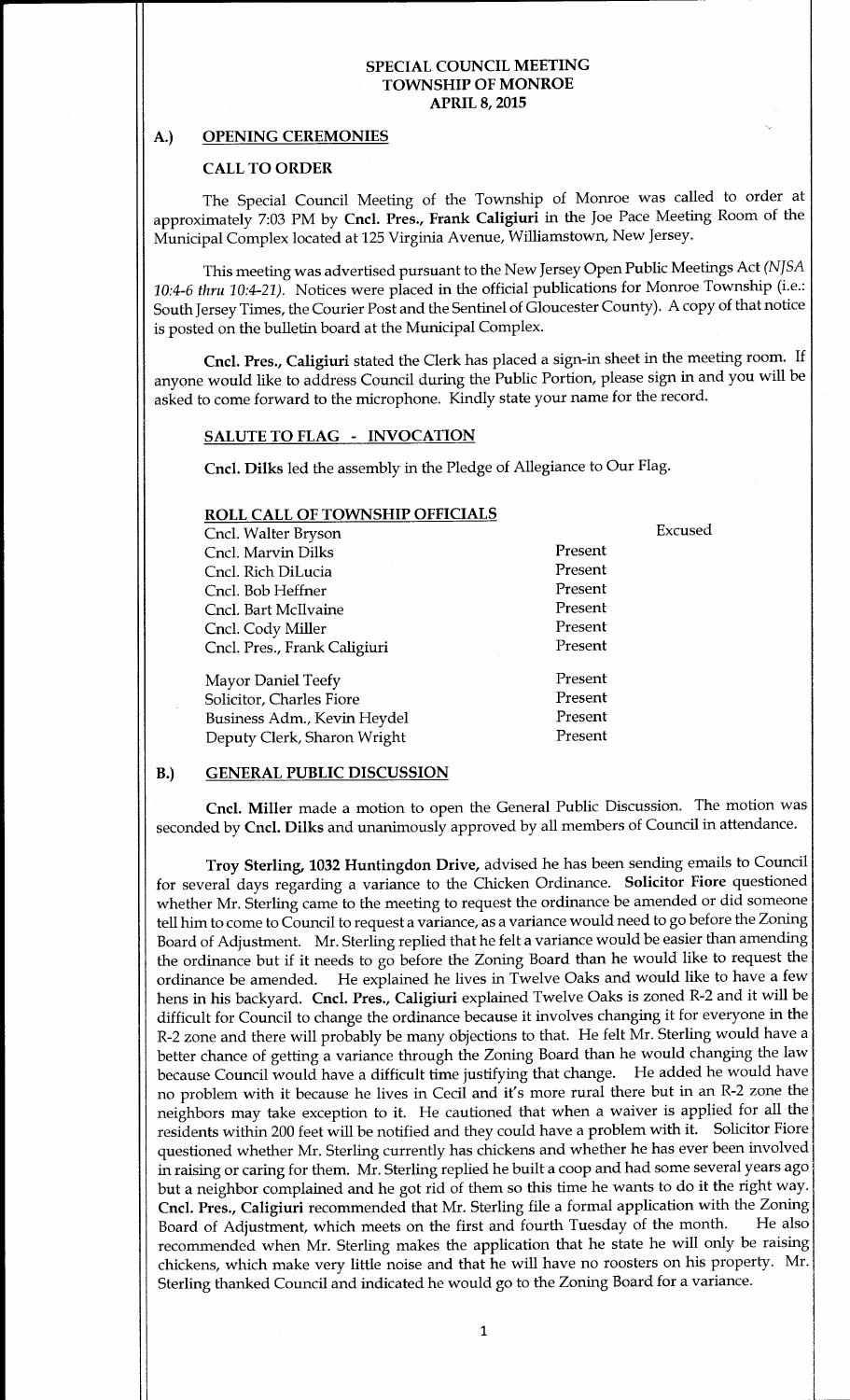## B.) GENERAL PUBLIC DISCUSSION (cont'd)

With no one else wishing to speak Cncl. Miller made <sup>a</sup> motion to close the General Public Discussion. The motion was seconded by Cncl. Mcllvaine and unanimously approved by all members of Council in attendance.

#### C.) RESOLUTIONS SCHEDULED- PUBLIC PORTION

Cncl. Pres., Caligiuri noted Resolution R:74- 2015 would be added to the agenda at the request of the Business Administrator and he requested Mr. Heydel to give the public <sup>a</sup> brief overview of the resolution. Mr. Heydel explained during the last Budget Meeting he had mentioned that the Shared Services Agreement for the Tax Collector with Franklin Township would be amended. Franklin Township's full time person has a Tax Collector's certification but had no experience so after working six months to gain experience she recently resigned to take the Tax Collector position in Wildwood Crest, which doubled her salary but left Franklin without <sup>a</sup> full time employee. Franklin asked him to entertain supplying them with a full time person so he calculated all the numbers and it works. Basically we would hire <sup>a</sup> full-time person who would be stationed in Franklin Township, which would be more or less a satellite office for our employee<br>and they would reimburse us as part of the Tax Collector's Shared Services Agreement. Mr. and they would reimburse us as part of the Tax Collector's Shared Services Agreement. Heydel indicated he requested the Solicitor to prepare an addendum to the original Tax Collector Shared Services Agreement, which expires on September 30, 2015. When the agreement is renewed then we can combine the Tax Collector and the full time employee into the new Shared Services Agreement. Cncl. Miller added this will work out. Our full time employee will work in Franklin Township for <sup>40</sup> hours and Franklin will pay us \$46,000.00. Mr. Heydel noted the cost to us will be just under \$40,000.00 and we will make an administrative fee of about \$6,000.00. Cncl. Heffner questioned whether that \$46,000.00 includes salary and benefits. Mr. Heydel replied the employee opts-out of the benefits offered and that is included in the compensation calculation. If there are major changes to that it will be revisited and Franklin is aware of that. Currently the compensation is \$40,000.00 but that has been estimated to increase to \$41,000.00 depending upon contract negotiations. Right now we are to the good with this \$6,000.00 and for the Tax Collector \$8,000.00 for a total of \$15,000.00 administrative fee for the shared services. Cncl. Dilks questioned what happens down the road if the person needs health insurance. Mr. Heydel explained if our cost increases the issue will be revisited and Franklin is aware that. Cncl. DiLucia questioned the annual salary of the person going there. Mr. Heydel replied \$30,000.00 and then Social Security, pension expense and the benefit buy-out was calculated, which takes it up to \$38,500.00. In October when the employee goes to Step 2 her salary will increase to In October when the employee goes to Step 2 her salary will increase to \$31,500.00. Cncl. DiLucia added that is a longevity increase and there will also be a general increase. Mr. Heydel noted that was included in his calculations. Cncl. Heffner questioned whether the person taking the job was already a part-time employee here and if so, does that mean we will be hiring another part-time employee and while this person is working in Franklinville will they accumulate seniority in Monroe Township. Mr. Heydel replied yes. Cncl. Heffner noted other than the fact that we will make money he is lost as to why Franklin Township just doesn't hire someone. He added are we becoming a labor supplier. Cncl. Miller replied no, the point of shared services is essentially to benefit both partnering municipalities with the ultimate goal of saving money for one and creating additional revenue for the other and Kevin<br>wouldn't do this if we were not making money. Mr. Heydel went on to say Franklin has a lot Mr. Heydel went on to say Franklin has a lot of trust and respect for our office, how it operates and the training our employees get. Cncl. Heffner noted he was assuming that this has been discussed with the Union Shop Stewards and they are okay with this. Mr. Heydel noted it should be fine, this is <sup>a</sup> township employee and we can employ them anywhere; the union does not have <sup>a</sup> say where we employ people. Cncl. DiLucia questioned whether Franklin Township had <sup>a</sup> union. Mr. Heydel was not sure. Cncl. Heffner noted this person is covered under Local 1360 for Monroe but if something happens over<br>there with Franklinville's union who will be the negotiator. Mr. Heydel felt only their Public there with Franklinville's union who will be the negotiator. Works employees were in a union, their clerical people may not be because the girl that left was not in <sup>a</sup> union. Cncl. Heffner questioned what happens to this person if Franklin feels she is not doing <sup>a</sup> good job and sends her back. Mr. Heydel noted the person who is supervising this employee and would do that will be our own person working there as the Tax Collector and she already works with the employee. Our Tax Collector as well as Joanne have full confidence in the person we want to put there and Franklin has no say over who we are putting there. Cncl. Heffner questioned what happens to this individual if Franklin decides to hire their own person for less money and no benefits, will they come back to us or are they out of <sup>a</sup> job. Mr. Heydel replied they would come back to us. Cncl. DiLucia requested clarification that what Mr. Heydel was saying is that the person is our employee, they come under our collective bargaining agreement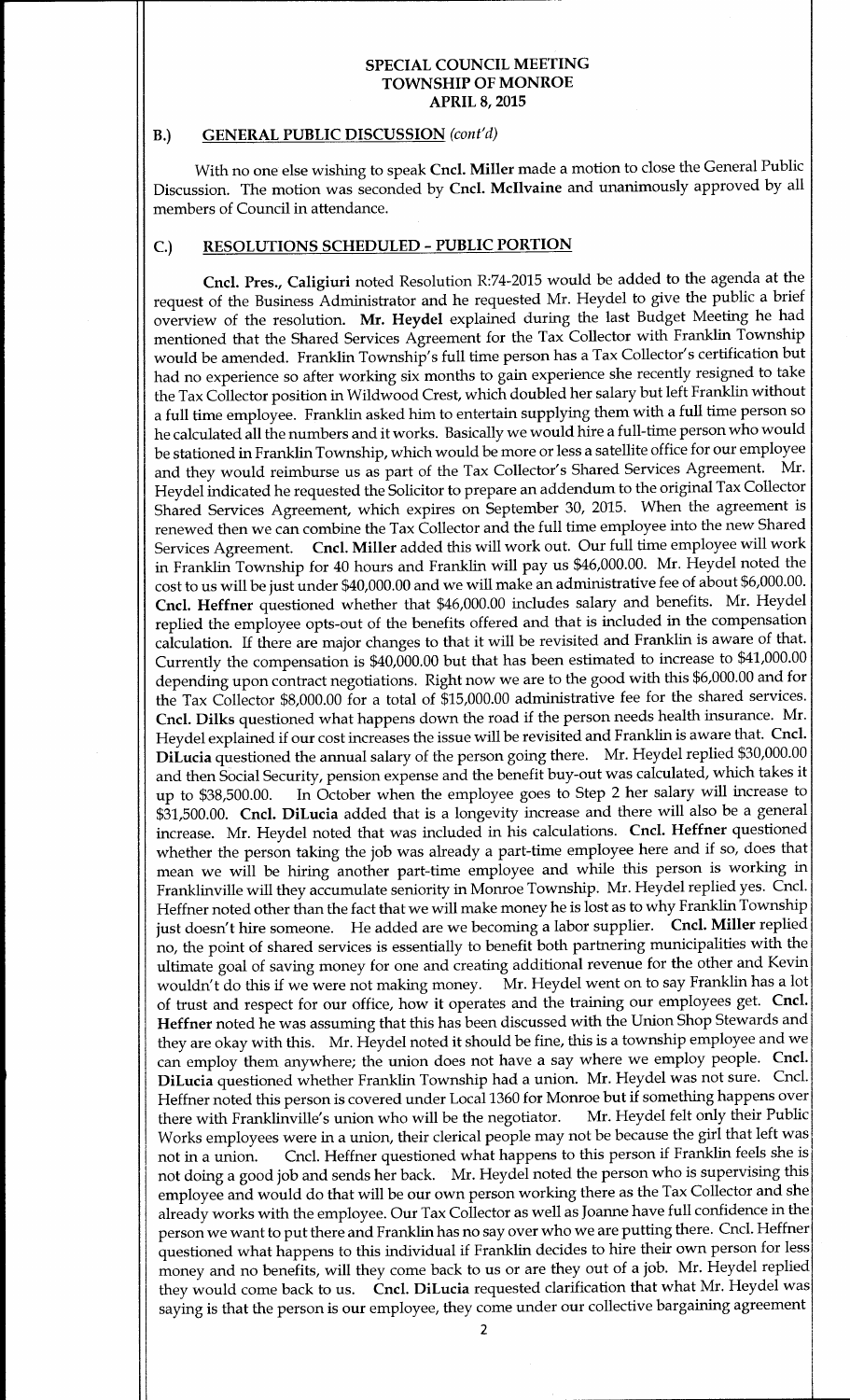# C.) RESOLUTIONS SCHEDULED - PUBLIC PORTION (cont'd)

and if that job disappears they get rights under our collective bargaining agreement under reduction in workforce. Mr. Heydel replied yes. Cncl. DiLucia questioned why they want this arrangement. Mr. Heydel explained they are decimated and understaffed because they didn't handle the recession like we did. Cncl. DiLucia questioned why economically does it makes sense to them to pay us \$47,000.<sup>00</sup> when they could get it done for \$39,000.00. Mayor Teefy advised adding in benefits would make it more costly for them. Cncl. DiLucia questioned why they couldn't look for the same type of person that would waive benefits. Mayor Teefy noted people like that are hard to find. Mr. Heydel felt if this works out it could be <sup>a</sup> kick start to what the County did for Tax Assessor, which is not necessarily a bad thing for tax collection and being on the lead on that is <sup>a</sup> big plus for Monroe Township. Cncl. DiLucia noted the only thing he can see that may be <sup>a</sup> tremendous problem for us in the future logistically is if Franklin gets in <sup>a</sup> better situation and sends the employee back because then we would have a reduction in work force. Mr. Heydel explained the only reduction in the work force would be a part-time person. The Tax Collector would come back here because we have a succession plan because we have people retiring in <sup>a</sup> year or two. Cncl. Heffner noted he wanted to make sure everyone is protected here and Cncl. DiLucia added it would be <sup>a</sup> nightmare if they shut it down and sent everyone back. Cncl. Miller felt that would not happen because when looking at the County as <sup>a</sup> whole they are finding ways to partner and share services since that saves money and they are even contemplating it on <sup>a</sup> State level so they are looking forward to doing it in other ways as well. Cncl. DiLucia felt that Cncl. Miller missed what he was saying. He explained this is kind of <sup>a</sup> confined situation because we are dealing with one town, Franklin and for whatever reason they see it as beneficial to pay us more to provide what is almost like <sup>a</sup> Kelly Girl Service. They are paying us more to provide a service that they could do for less. If we get more involved and at some point in time they get more financially situated and their pool of employees gets greater so they no longer need to partner with us, we will have <sup>a</sup> mess, because if we have <sup>a</sup> certain number of people that have seniority within our collective bargaining unit, they have bumping rights, which will set off an avalanche of people getting laid off. At that time you either absorb that additional payroll or you lay off and in looking at the budget we are not in the position to absorb<br>it so we need to be very cautious and monitor what we do going forward. With no one else it so we need to be very cautious and monitor what we do going forward. having any questions Cncl. Pres., Caligiuri polled Council and all in attendance were in favor of adding Resolution R:74-2015 to the meeting agenda.

Cncl. Dilks made <sup>a</sup> motion to open the Resolutions Scheduled-Public Portion. The motion was seconded by Cncl. Miller and unanimously approved by all members of Council in attendance. With no one wishing to speak Cncl. Miller made <sup>a</sup> motion to close the Resolutions Scheduled-Public Portion. The motion was seconded by Cncl. DiLucia and unanimously approved by all members of Council in attendance.

R:73- 2015 Resolution Of The Township Council Of The Township Of Monroe Authorizing An Interlocal Services Agreement Between The Township of Franklin And The Township Of Monroe, County Of Gloucester, State Of New Jersey For Public Works Equipment And Personnel

Cncl. Miller made <sup>a</sup> motion to approve Resolution R:73- 2015. The motion was seconded by Cncl. Heffner.

Mayor Teefy commented that Council did <sup>a</sup> good job holding off on this agreement when it was first presented in order to put some more teeth into it since the first did not have enough. He noted he received <sup>a</sup> signed agreement from Franklinville but didn't sign it because it did not have enough teeth and he wanted our agreement done before he would sign off on theirs.

Cncl. DiLucia noted as he understands this it is an open end agreement in terms of manpower and equipment, there is no set thing, it just involves our whole Public Works<br>Department and he questioned whether that was correct. Mayor Teefy replied yes. Cncl. Department and he questioned whether that was correct. Mayor Teefy replied yes. DiLucia noted when this was previously discussed it was stated it was for leaf collection and from what he understands they have no leaf collection equipment so how will that process work. Cncl. Miller advised they are looking into buying three machines. Cncl. DiLucia questioned how long that process would be since they first have to approve the purchase, then go out to bid and then<br>award the bid to a manufacturer to get the equipment, which will take at least a season. Mr. award the bid to a manufacturer to get the equipment, which will take at least a season. Heydel explained right now we are not picking up leaves in April. Franklin doesn't have leavers and needs to spec them and bid them so they will be utilizing this Shared Services agreement to borrow our equipment and they might have some equipment that we don't have and can borrow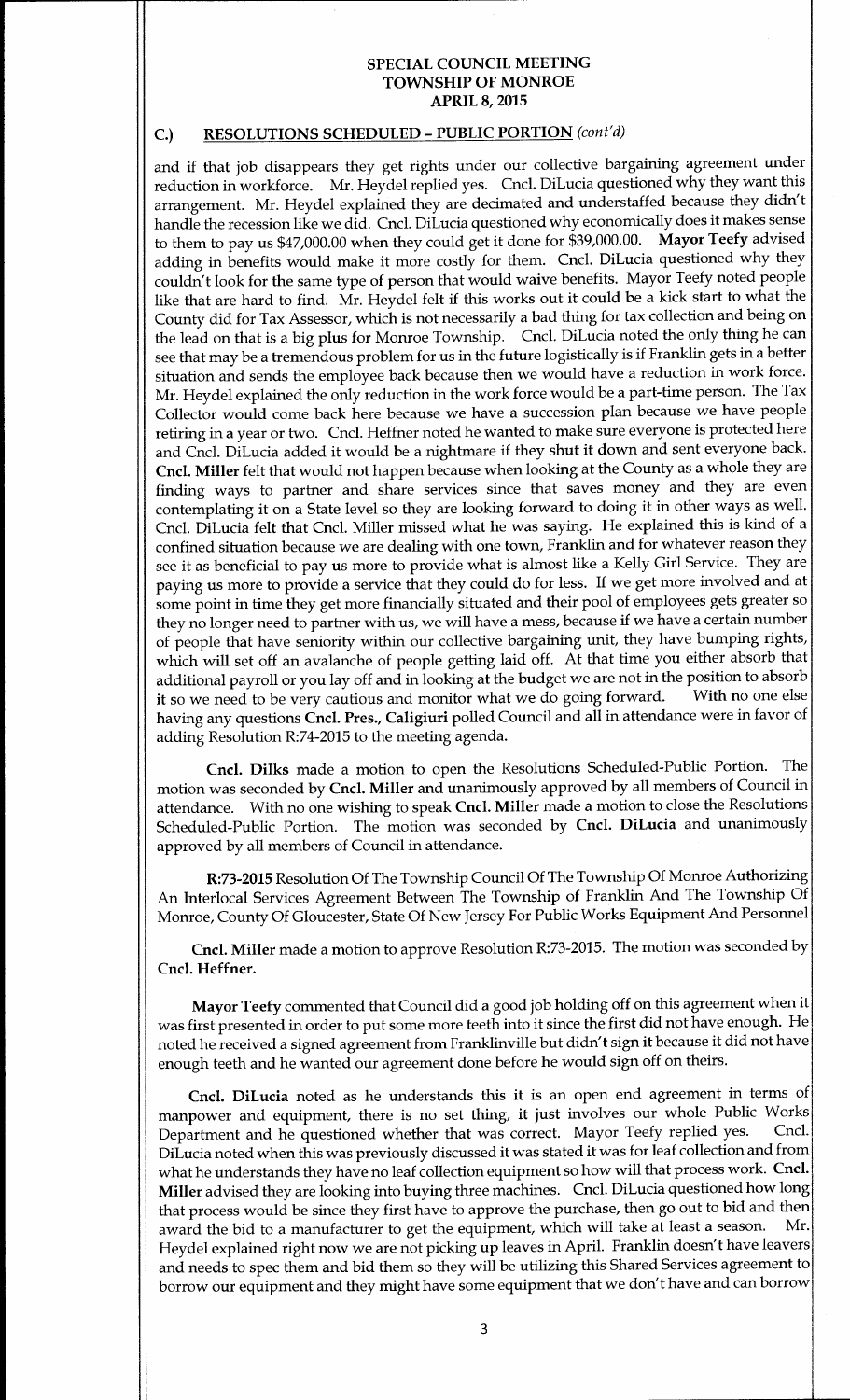# C.) RESOLUTIONS SCHEDULED - PUBLIC PORTION (cont'd)

from them. From <sup>a</sup> manpower standpoint that will be more difficult to achieve because when looking at leaf collection and snow removal their peak times are the same as ours so it will be very difficult to marry those types of things. There may be times when we can help them with manpower or they can help us but much of this will be on the use of equipment so we are not duplicating the cost and having equipment sitting and not being used. Another thing we are looking at is both municipalities will need leavers and we are looking to go into <sup>a</sup> joint bid to get a cheaper cost when buying in volume by one bid. Cncl. Miller gave the example of Glassboro entering into <sup>a</sup> Shared Services Agreement with Clayton for demolition equipment because it was cheaper to borrow equipment than it would be to go out to bid to purchase their own equipment or to hire <sup>a</sup> private company to do it. That is another example of what could be done here so we are not duplicating services or purchasing equipment that we could use from another municipality. Cncl. Dilks questioned what Clayton got in return. Cncl. Miller didn't know all the details of the agreement but noted he spoke to the Mayor of Clayton about this and that is essentially what he told him. Cncl. Heffner questioned if anyone would be in charge or keep track of what we are putting out and exactly what we will be getting in return. Cncl. Dilks noted at the Work Session Meeting the Director of Public Works, Bob Avis was told he would be doing that. Solicitor Fiore questioned if Franklin currently picks up leaves. Council members responded no they do not. Mr. Fiore went on to speak of how he tried to come up with <sup>a</sup> formula to calculate the equity in this but he did not have any of the criteria, such as the number of employees they have and the number of employees we have. Cncl. Dilks felt you need to look at manpower hours. Mayor Teefy noted Franklin will only be picking up leaves in their ten Mayor Teefy noted Franklin will only be picking up leaves in their ten developments and they can knock that out in two to three weeks. The return is if we can knock out their ten developments in two weeks then their manpower comes here to help us with their new equipment so we will be more efficient picking up leaves in Monroe. In the past we were never on schedule so now we will be able to meet that schedule. Cncl. Heffner questioned what will happen if both municipalities are at their peak times and we go to help them but when it comes time for them to help us they don't send anyone because they are still doing their leaf<br>collection. Mayor Teefy explained we will knock them out quicker because we are sending Mayor Teefy explained we will knock them out quicker because we are sending trucks over there. Cncl. Heffner questioned but what happens if they have something that takes priority in their town, they will do that before coming here. Cncl. Miller explained there will be<br>a priority list and that will be worked out between the directors. Mayor Teefy referred to a priority list and that will be worked out between the directors. Mayor Teefy referred to comments made by Cncl. DiLucia that there was no end to this agreement, that it was open ended, and noted it does have <sup>a</sup> term. Cncl. DiLucia explained when he said it was open ended he was not referring to the time of the agreement he was saying the agreement was open ended in regards<br>to whatever they needed or wanted. Mayor Teefy added if this doesn't work out we can look Mayor Teefy added if this doesn't work out we can look at it the beginning of December and cancel it in <sup>30</sup> days. Cncl. Heffner noted it might be the union part of him coming out but he still did not understand how we can force our employees to work in another town and he questioned whether the union said this was okay. Mr. Heydel responded sure. Cncl. Mcllvaine stated he didn't know how they could stop that. He gave the example of sending our employees to Pennsauken to rip down playground equipment at a school that was<br>being demolished so the equipment could be utilized here. Cncl. Heffner felt hardcore union being demolished so the equipment could be utilized here. guys would argue over some of this. He added another issue is the everyday rules; will our employees working in Franklinville be coming back to the yard to take their breaks or lunches or will they take them there. He expressed his concerns that guys go to the WAWA, the Amish Market and then go back to the yard to take their fifteen minute break and that costs the township an hour. Cncl. Miller felt that is up to the Director of Public Works. Cncl. DiLucia felt the drafted agreement is undefined but he had no problem with that, as he felt the idea of shared services is good as long as both sides are saving dollars for the taxpayer. He added he thinks this will need to be monitored and a plan in place that will be shared, it can't be us doing everything because machinery is expensive and if we are putting extra wear and tear on our machinery at some point in time it will not be <sup>a</sup> good agreement. He added he is confident that if both sides have good intentions they can work it out so he would say yes, as it has time parameters and if it doesn' t work out or if it needs some tweaking we can do that. He felt we should go into it because it is not forever like the Tax Assessor Agreement and it might help the taxpayers. Cncl. Dilks noted for years the residents of Franklin took their yard debris to the township yard on Coles Mill Road and he questioned whether that was still open. Mr. Heydel felt that was no longer open and Cncl. Heffner added that he has not seen it open in quite <sup>a</sup> while.

Cncl. Pres., Caligiuri noted there was a motion to approve on the floor by Cncl. Miller, a second by Cncl. Heffner and he requested <sup>a</sup> vote from Council. All members of Council in attendance voted aye to approve Resolution R:73- 2015.